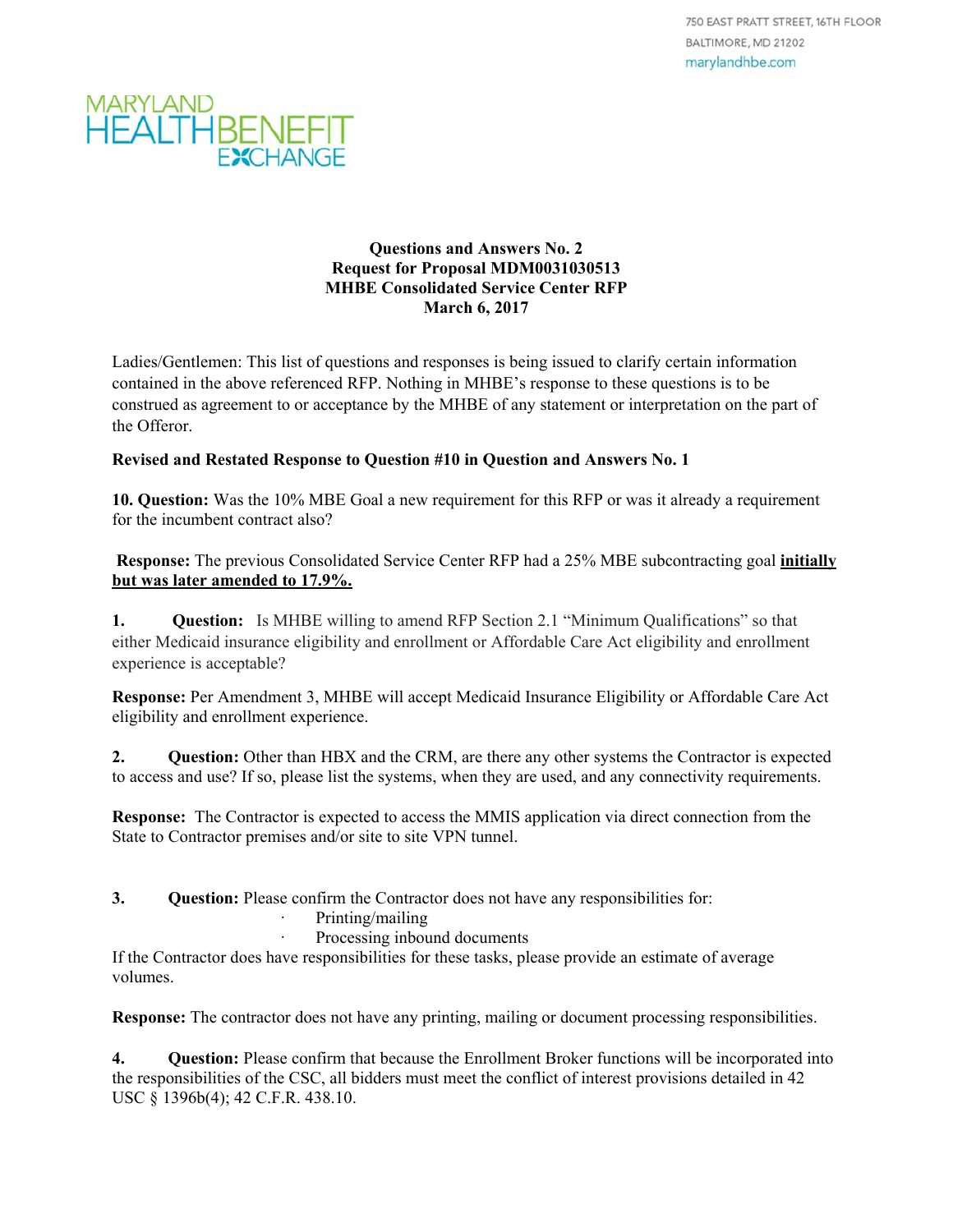An enrollment broker and its subcontractors are not considered free from conflict of interest "if any person who is the owner, employee, or consultant of the broker or subcontractor or has any contract with them 9i) Has any direct or indirect financial interest in any entity or health care provider that furnishes services in the State in which the broker or subcontractor provider enrollment services." *See* 42 CFR 438.810(b)(2).

**Response:** All bidders must meet the conflict of interest provisions detailed in42 USC § 1396b(4); 42 C.F.R. 438.10.

**5. Question:** If enrollment broker functions are to be rolled into this contract as indicated in the definitions, please indicate the start date for these services, and provide details related to call volumes, mailing volumes, enrollment data, key management requirements, and payment mechanism accommodations.

**Response:** The start date for providing enrollment broker functions is January 1, 2018 as referenced in the RFP. The average # of calls received per month by the Enrollment Broker is 21,000. Approximately 10,000 enrollments are completed each month. The key management requirements are referenced in the RFP and all the required services will to be rolled up into the fixed monthly cost and the unit price per call.

**6. Question:** Please confirm that bidders are not to accommodate Enrollment Broker responsibilities into their bids.

**Response:** The contractors are required to accommodate Enrollment Broker responsibilities into their bids as described in the RFP.

**7. Question:** If bidders are to incorporate enrollment broker services into their bids, please provide estimated monthly volumes for inbound calls, outbound calls, inbound mail processing, and outbound mail processing. Please also indicate average talk time for these services.

**Response:** The average # of monthly inbound calls is 21,000. The average # of monthly outbound calls is 4,000. The contractor will not be responsible for processing any inbound or outbound mail. The average talk time is 7 minutes.

**8.** Question: Please confirm that Year One is comprised of three months of implementation and nine months of operations.

**Response:** Year 1 of the base term will include the transition period.

**9. Question:** How will the Contractor be compensated during the transition period?

**Response:** The Contractor shall be compensated for the transition period at the monthly fixed rates and per unit cost per call rates proposed in the Pricing Proposal at Attachment D.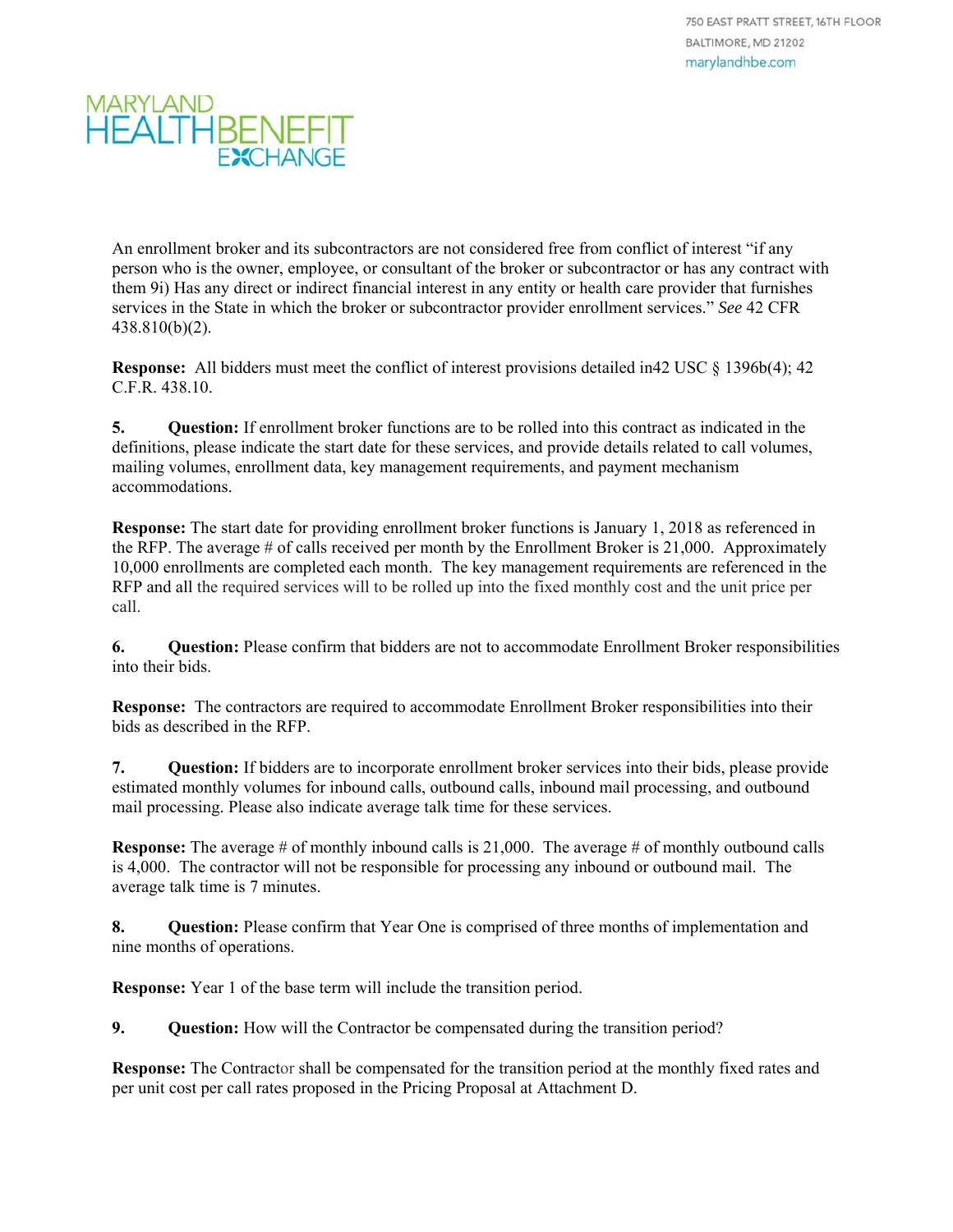**10. Question:** It is our understanding that Maximus' contract ends on December 31, 2017, however it would be extremely challenging to transition vendors and Go Live during open enrollment. Please identify the expected go-live date based on an estimated contract commencement date and a 90 day transition.

**Response:** The MHBE intends to have the successful offeror fully transitioned prior to open enrollment.

**11.** Question: The time between when questions will be submitted and the proposal due date is very brief. Would MHBE please allow a minimum of one week from when the final question is answered to when proposals are due to fully allow bidders to incorporate answers into their solution?

**Response:** Per Amendment 3, the due date for proposals has been pushed back to March 29, 2017.

12. **Question:** What CRM is currently used?

**Response:** Oracle Right Now. CRM is currently utilized.

**13. Question:** Please confirm that the Contractor does not have any responsibilities for configuring or maintaining the CRM.

**Response:** The Contractor is not expected to configure or maintain the CRM.

**14.** Question: Please confirm that the Contractor's responsibilities are limited to providing telephonic assistance and logging in the call in the CRM (i.e., the Contractor is not responsible for logging the MCO selection or PCP in a separate system). If the Contractor is responsible for logging the MCO selection in a separate system, please indicate what system the Contractor is required to access.

**Response:** The MCO or PCP selections are captured in the HBX worker portal by the CSR. All application and enrollment activity is done in the HBX.

**15.** Question: Is the Consumer Assistance Worker Support line currently in existence?

**Response:** We currently have two direct lines for Producers and Consumer Assistance Workers.

**16. Question:** If the Consumer Assistance Worker Support line is currently in existence, are all calls through this line reflected in the volumes provided in the RFP?

**Response:** Specific call volumes for the Support Lines are published in response to Question #2: During non-open enrollment, the Producer Support line volume averages 600 calls per month, with an average handle time of 10:41 minutes. During this past Open Enrollment period the volume averaged 2,700 calls per month with an average handle time of 11:15 minutes. Navigators do not have a support line. Navigators email directly to our CRM for auto generation of an escalated incident to be worked by internal escalations CSRs. CAC support line averaged 193 calls per month during OE4 with an average handle time of 9:30 minutes.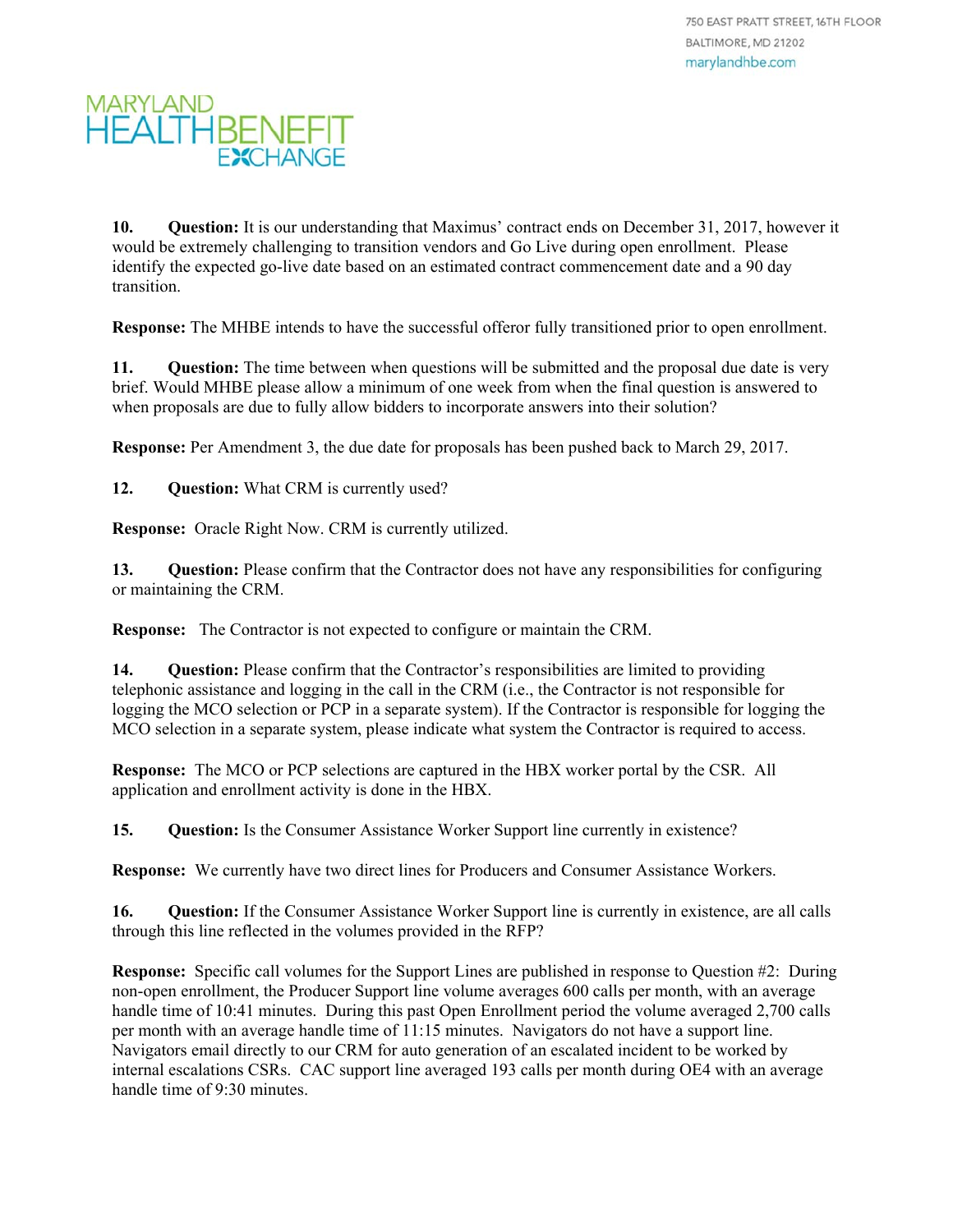**17.** Question: Please confirm that all chat/social media response technology will be provided by the CRM and is not the responsibility of the Contractor.

**Response:** The Contractor is not responsible for chat/social media response technology.

**18. Question:** If the Contractor is responsible for hosting the chatting solution, please confirm that co-browse is not required.

**Response:** The Contractor is not responsible for hosting a chat solution in terms of technology. At this point in time we do not anticipate a need for co-browse; however, the MHBE and the Contractor may later identify value to implementing a co-browse function in tandem with chat services.

**19. Question:** Is IVR self-service functionality currently used in the CSC? If so, how is this functionality reflected in the call center data provided in the RFP?

**Response:** There is currently no IVR self-service functionality with the exception of auto-transfer to carriers and HealthChoice. The transfer functionality was just added for OE4, and during November 2016 - January 2017 an average of 11,000 transfers occurred per month.

**20. Question:** Please confirm that the requirement to record 100% of voice calls is to record only the voice interaction between the CSR and caller, and that the record does not need to also capture what the CSR performed within the CRM (i.e., screen capture is not required).

**Response:** Screen capture is required for quality assurance monitoring purposes. The Contractor is required to record screen capture on all voice calls.

**21. Question:** Proposals for RFPs of this size and complexity are very large. What is the largest file size that bidders can submit via email?

**Response:** The largest file the MHBE can accept via email is 10 mb. The MHBE will also accept zipped files.

22. **Question:** Can the MHBE accept combined teaming capabilities of the offerors (of both the prime and the subcontractors) to meet the minimum qualifications of this RFP?

**Response:** The MHBE will not accept combined teaming capabilities of prime and subcontractors to meet the minimum requirements of the RFP.

**23.** Question: In the current contract, the MBE goal is 25 % but in the current solicitation, the MBE goal has been set at 10%. Is the MHBE willing to reconsider the MBE goal to a higher percentage in the new RFP?

**Response:** Prime Contractors are able to exceed the percentage set as the MBE goal, at this time, the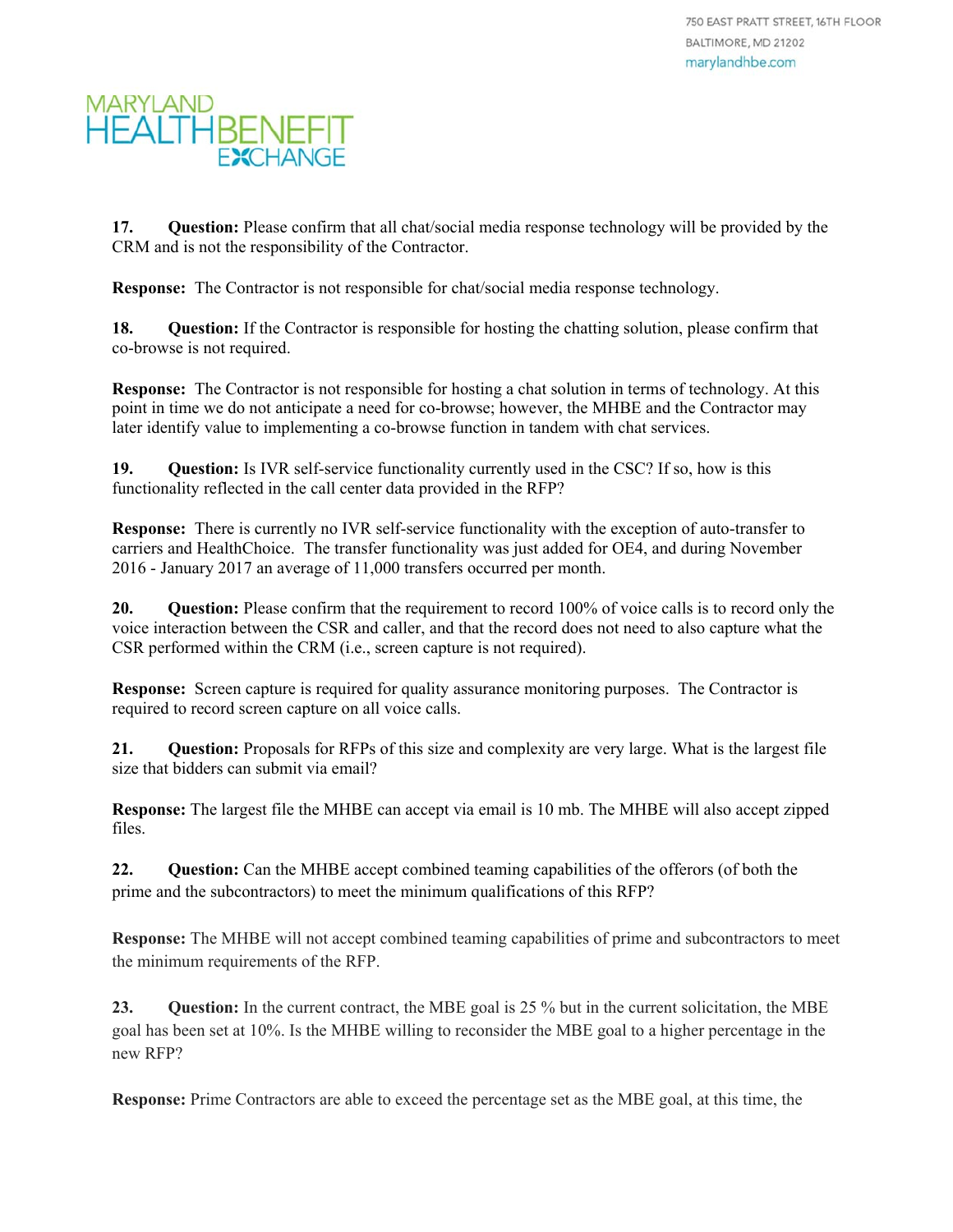MHBE is not anticipating increasing the 10% MBE goal.

**24. Question:** Please provide the complete comment for the second comment in the table of call volumes. The last sentence in the second comment appears to have been cut off. (RFP pg. 31, Section 3.2)

**Response:** This was the FIRST enrollment period where the HBX system was stable and enrollment was predictable. We consistently saw 58% auto renewal for the Medicaid population and 80% auto renewal for QHP population. What did impact enrollments this year was the withdrawal from the individual insurance market by United Healthcare for which members were not crosswalked to a new plan and the last minute suspension of Evergreen for which members were cross walked to a new plan.

**25. Question:** What are anticipated web chat volumes and handle times and will those be considered calls in the cost-per-call billing structure, or if there is there no billing mechanism to cover them (should they be under fixed line item)? (RFP pg. 34, Section 3.2.1.4, Attachment F)

**Response:** We do not currently have a developed plan for web chat; however, we hope to develop that capability in the future.

**26. Question:** Please provide historical volume of social media and live chat inquiries and average handle time for Web-Based Support. (RFP pg. 34, Section 3.2.1.5)

**Response:** We do not currently conduct live chat. Social media volumes are addressed in Question 4.

**27. Question:** Can MHBE provide the current and projected auto-renewal rate for Medicaid? (RFP Section 3.2)

**Response:** The current auto-renewal rate for Medicaid is 56%. The projected auto renewal rate is expected to be between 55-57%.

**28.** Question: Please confirm that the law governing Medicaid enrollment brokers (section 1903(b)(4) of the Social Security Act and 42 CFR 438.810 requirements)) applies to the vendor selected by the MHBE.

**Response:** The law governing Medicaid enrollment brokers as referenced in section 1903(b)(4) of the Social Security Act and 42 CFR 438.810 applies to the vendor selected by the MHBE.

**29. Question:** Understanding the answers to many of the questions is pivotal to developing a response that results in the best value for MHBE. Will MHBE consider extending the time to respond to the RFP to three weeks after questions are answered on March  $10^{th}$ ?

**Response:** Per Amendment 3, the MHBE has extended the due date to March 29, 2017.

**30. Question:** This section defines the term Enrollment Broker as the current entity that performs managed care enrollment functions. These functions will be incorporated into roles and functions within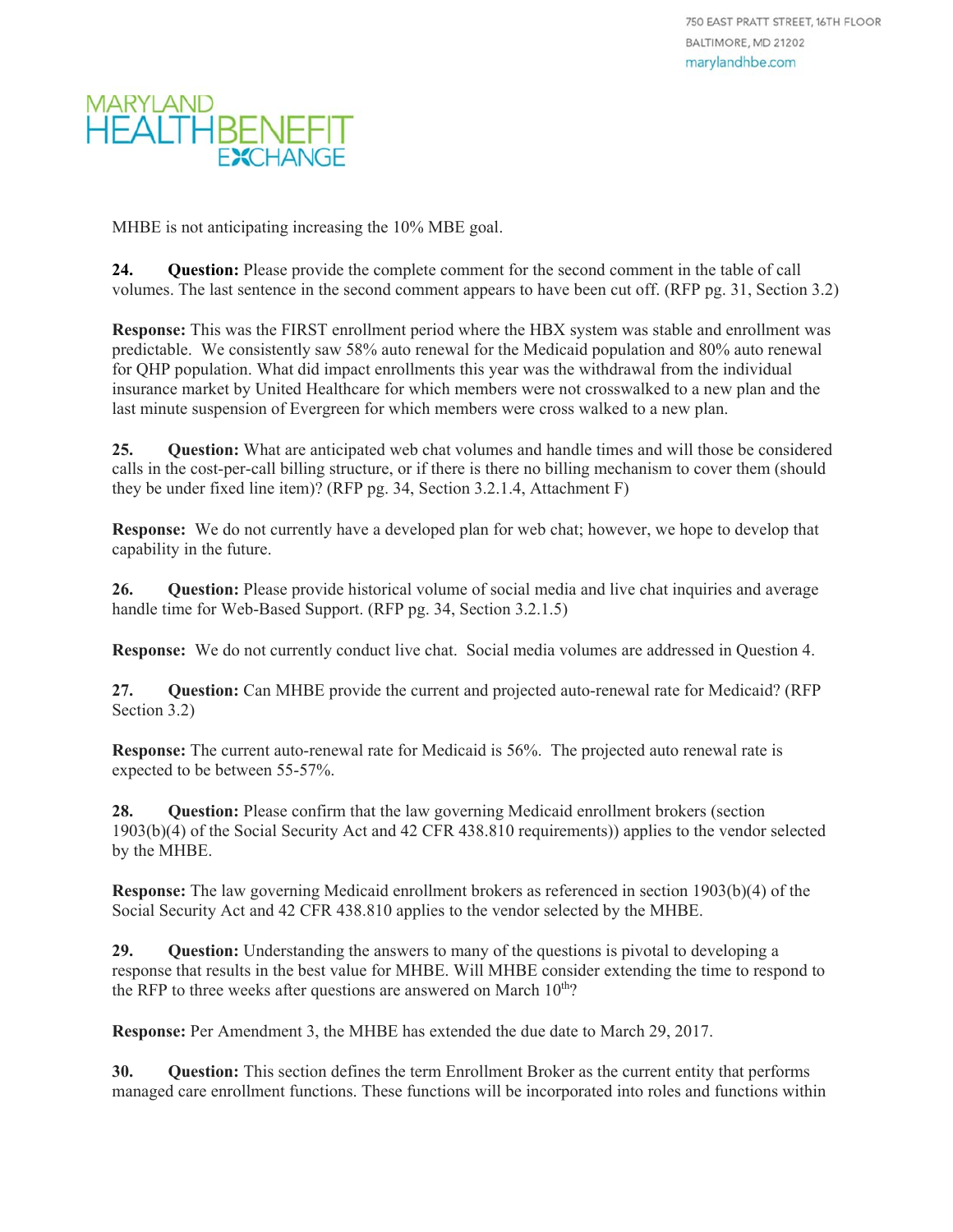the MHBE call center. Please specify the scope of work, populations to be served, and related requirements for the EB roles and functions to be incorporated into the MHBE call center. (RFP pg. 8, Section 1.2)

**Response:** Functions of the Enrollment Broker to be incorporated into the roles and responsibilities within the MHBE call center include the following:

- a. Management of inbound/outbound consumer calls;
- b. Answering program related questions;
- c. Facilitating MCO enrollment for Medicaid eligible consumers;
- d. Administering the Health Service Needs Information Assessment (HSNI);
- e. Processing Annual Right to Change (ARC) requests;
- f. Assisting Medicaid eligible consumers with MCO/PCP selections;
- g. Assisting Medicaid eligible consumers with transfers between MCOs

Populations to be served:

Consumers with Medicaid eligibility in the following coverage groups are eligible for MCO enrollment.

- MAGI Coverage groups P02, P06, P07, P11, P13, P14, D02, D04, F05, F98, A02, A03, A04, E05.
- Non-MAGI Coverage groups E01, E02, G01, G02, G98, H01, S01, S02, S04, S05, S98

**31. Question:** Is the health assessment questionnaire referred to in Section 3.1 the same as the HSNI? If not, will an HSNI and a health assessment questionnaire need to be completed for every Medicaid recipient or just new enrollees? Also, if the questionnaire is different from the HSNI, please provide an example of the questionnaire to be used by the Contractor. (RFP pg. 30, Section 3.1)

**Response:** The health assessment questionnaire referred to in Section 3.1 is the same as the HSNI.

**32. Question:** Please indicate if calls related to Consumer Assistance Support, Web-Based Support and Internal Team Escalation calls are included in the chart on Page 31. (RFP pg. 31, Section 3.2)

**Response:** Yes; all consumer assistance and escalation calls are included in the chart on Page 31. We do not conduct 'web-based support' calls.

**33.** Question: Please clarify the statement about the retention requirement to have sufficient bandwidth to record 100% of all voice and data traffic. Does this mean that 100% of all screen capture and voice calls needs to also be recorded or, as per 3.2.1.16, just 100% of all voice calls needs to be recorded and stored for 10 years? (RFP Pg. 40, Section 3.2.1.17)

**Response:** 100% of voice calls and screen capture are to be recorded. The screen capture recordings should only be retained for 60 days for quality assurance review processes.

**34. Question:** In the Abbreviations and Definitions section, there is a distinction made between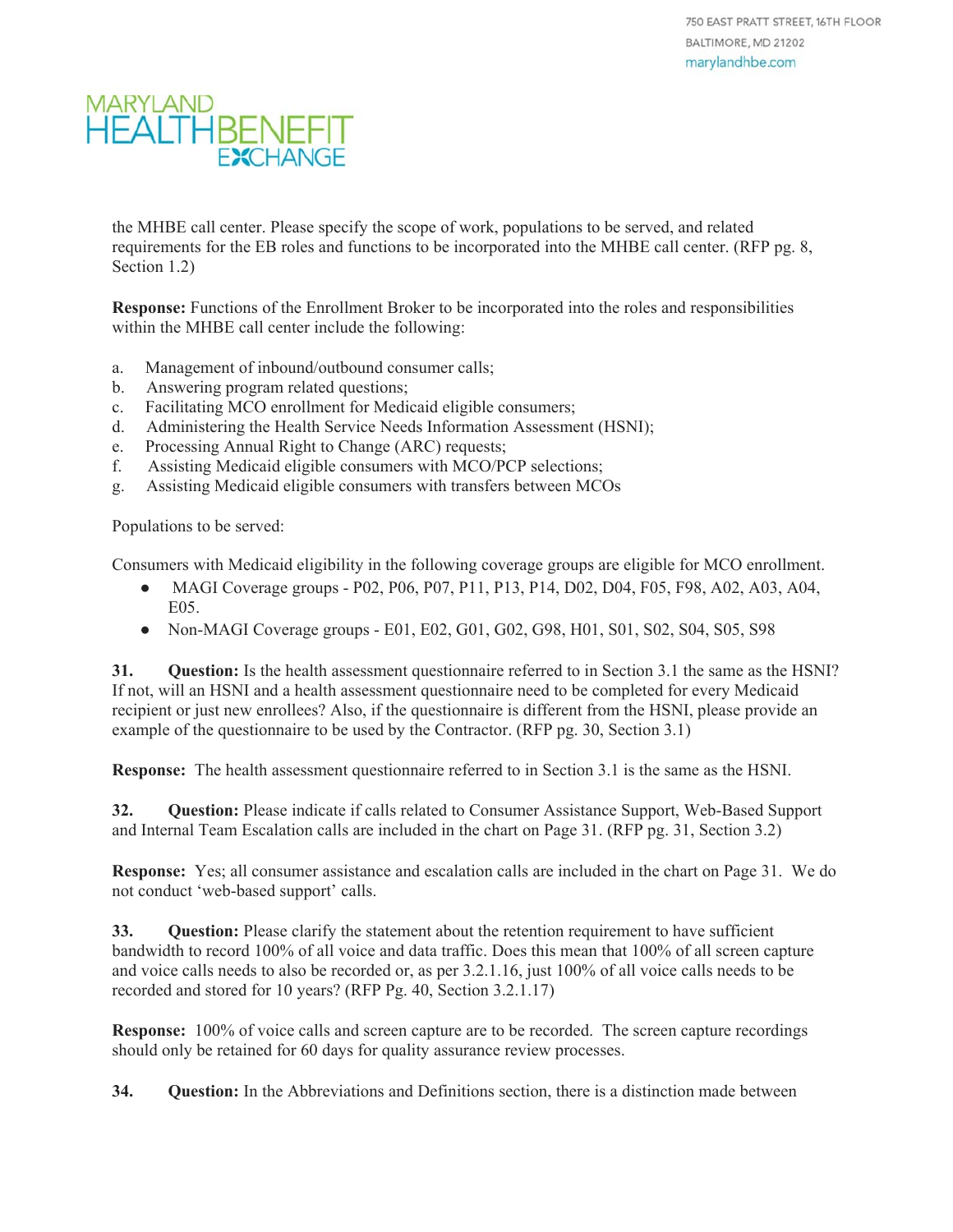

"Notice to Proceed (NTP)" and the "Notice to Proceed Date." Then, in 3.2.2.2, where the deliverables are listed, along with the associated frequencies/due dates, the Staffing and Transition Plans both have a due date of "NTP + XX calendar days." Does "NTP" here refer to the NTP Date, or is it some other date (i.e., when the NTP itself gets approved)?

**Response:** "NTP + XX calendar days" refers to the date the notice to proceed is received by the vendor.

**35. Question:** Section 4.4.2.6 states, "Offeror shall address each Scope of Work requirement (Section 3)". Does MHBE specifically mean Section 3.2 Scope of Work, or the entirety of Section 3.0, which includes 3.5 Liquidated Damages and 3.10 Invoicing? (RFP pg. 72, Section 4.4.2.6)

**Response:** The MHBE expects offerors to provide information which will illustrate how they, and their subs, plan to address the requirements spelled out in Section 3. Please refer to RFP Section 4.4.2.6 (a)(b) and (c) for additional details about the expectations.

**36. Question:** Will MHBE consider removing the requirement of a parent guarantee for bidders who have provided substantial health operations services to MHBE or State of Maryland within the last five years?

**Response:** At this time, MHBE intends to keep the parental guarantee requirement.

**37. Question:** Will MHBE consider removing or lessening the bond requirement?

**Response:** At this time, the MHBE does not intend to amend the bond requirement.

**38. Question:** Why are both the bond and parent guarantee required? Will MHBE allow the bidder to elect one or the other?

**Response:** Per RFP Section 1.22 "Offeror Responsibilities", parental guarantees are required in the following circumstance:

If an Offeror that seeks to perform or provide the services required by this RFP is the subsidiary of another entity, all information submitted by the Offeror, including but not limited to references, financial reports, or experience and documentation (e.g. insurance policies, bonds, letters of credit) used to meet minimum qualifications, if any, shall pertain exclusively to the Offeror, unless the parent organization will guarantee the performance of the subsidiary. If applicable, the Offeror shall submit with its Proposal an explicit statement, signed by an authorized representative of the parent organization, stating that the parent organization will guarantee the performance of the subsidiary.

**39. Question:** Is the MHBE willing to negotiate the details of its insurance requirements if the successful bidder can provide proof of significant coverage appropriate to the performance?

**Response:** At this time, the MHBE is not planning to amend the insurance requirements.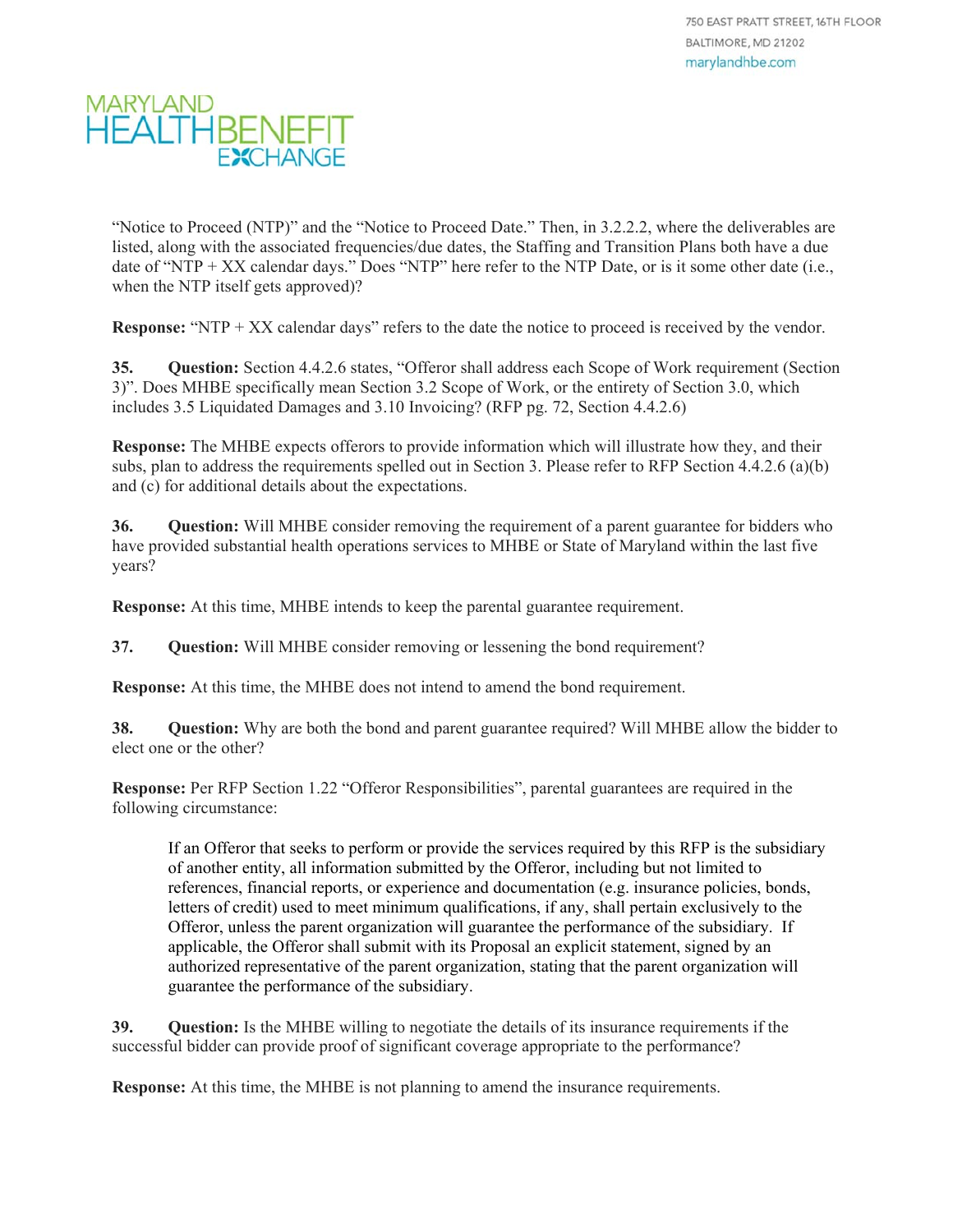

**40 Question:** Instead of consecutively numbering the pages from the first page of Tab B to the last page of the proposal, may the bidders number them consecutively within each tab please?

#### **Response:** Yes

**41. Question:** The RFP requires all pages of both proposal volumes to be consecutively numbered from beginning of Tab B to the end of the proposal. Please confirm that the forms are excluded from this requirement?

**Response:** The forms are expected to be submitted under Tab N.

**42. Question:** What is the largest size (MB) of e-mail that can be accepted by your e-mail system?

**Response:** See Response to Question # 10

**43. Question:** The RFP requires all pages of both proposal volumes to be consecutively numbered from beginning of Tab B to the end of the proposal. We will be submitting some pre-existing documents (e.g. financial statements reports) filed with regulatory bodies that have existing page numbering and some pages may not be numbered. Please confirm that we can submit these documents unaltered with their original page numbers?

**Response:** Please ensure that all applicable forms are submitted under the appropriate Tab, the MHBE does not expect offerors to alter pre-existing documents to insert page numbers.

**44. Question:** The RFP states that the third attachment should be labeled "MHBE Consolidated Service Center System RFP #MDM0031030513", including Volumes I and II in searchable Adobe .pdf format for Public Information Act (PIA). May we make these as two separate attachments each titled as: "MHBE Consolidated Service Center System RFP #MDM0031030513, Volume I or Volume II for Public Information Act" (Redacted)?

**Response:** MHBE requests offerors follow the submission guidelines as outlined in Section 4.1. As indicated in Response #10, zipped files are accepted.

**45. Question:** Please confirm that the letters of commitment for the proposed key staff need to be provided by the Prime bidder and subcontractors, as applicable and not the proposed staff themselves.

**Response:** Yes; the letters of commitment for proposed key staff are to be provided by the Prime bidder and/or subcontractors.

**46. Question:** Can the Agency provide required forms/Attachments in a fillable PDF or Word format?

**Response:** At this time, the MHBE will not be providing the required forms/Attachments in fillable PDF or Word formats.